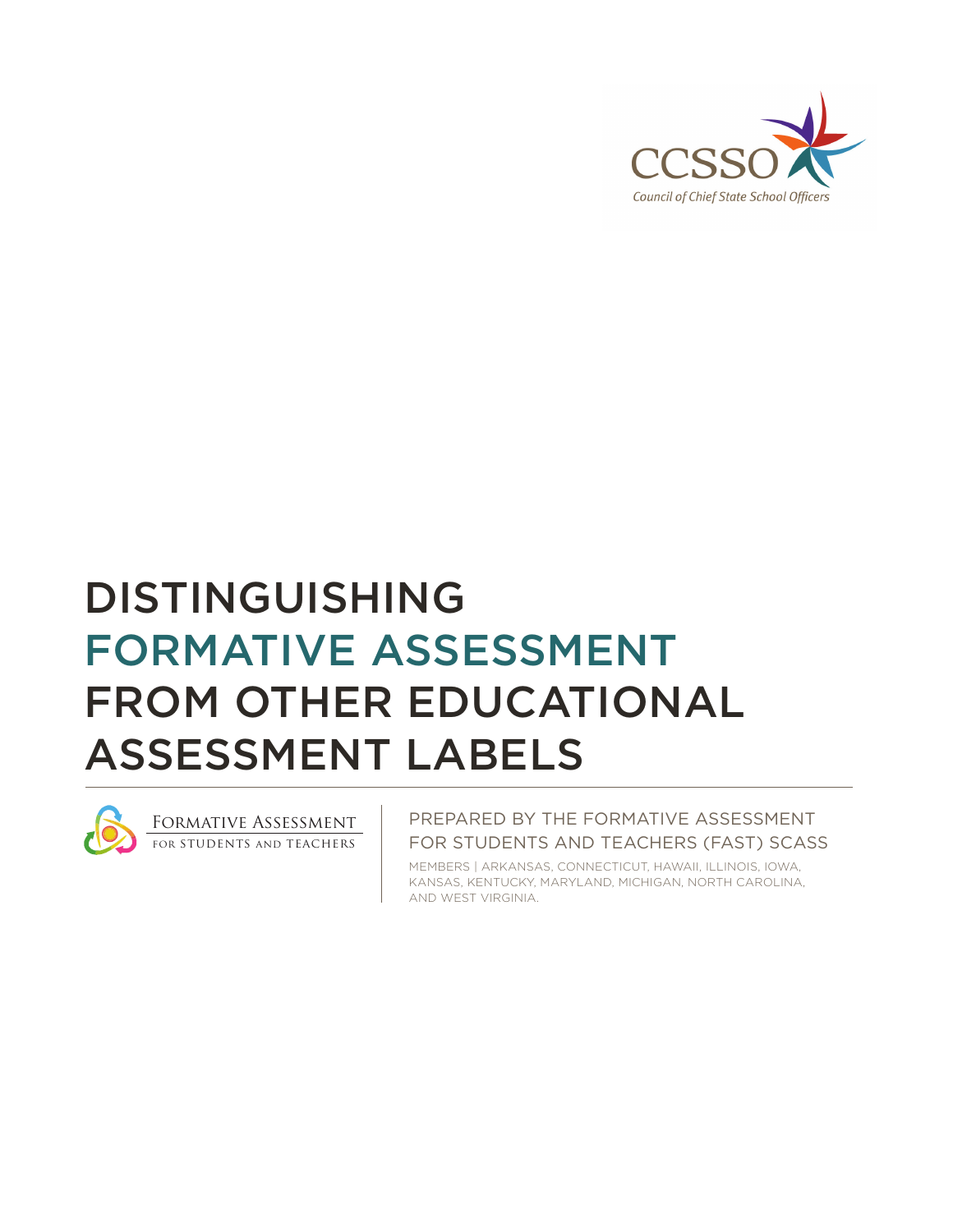The FAST SCASS gratefully acknowledges the invaluable assistance of Jim Popham, Dylan Wiliam, and Margaret Heritage in the preparation of this paper.

#### STATE REPRESENTATIVES

Suzanne Knowles - *Arkansas*  Sherri Thorne – *Arkansas*  Patricia Foley – *Connecticut*  Joseph Di Garbo – *Connecticut*  Monica Mann – *Hawaii*  Rampal Singh – *Hawaii*  Gil Downey – *Illinois*  Rachel Jachino – *Illinois*  Colleen Anderson - *Iowa*  Michelle Hosp – *Iowa*  Jackie Lakin, *Kansas*  Jeannette Nobo – *Kansas*  Joy Barr - *Kentucky*  Sean Elkins – *Kentucky*  Denise Hunt – *Maryland*  Greg Sucre – *Maryland*  Ed Roeber - *Michigan*  Kimberly Young – *Michigan*  Carmella Fair – *North Carolina*  Sarah McManus – *North Carolina*  Stacey Murrell – *West Virginia*  Denise White – *West Virginia*  Sonya White – *West Virginia* 

### AFFILIATE MEMBERS

Michael Kaspar - *National Education Associatio*n Stuart Kahl – *Measured Progress*  Kelly Goodrich – *NWEA*  Sally Venezuela – *CTB/McGraw-Hill* 

The FAST SCASS also thanks Debra Hawkins, Issaquah School District, WA and JohnHosp, University of Iowa for their support in the preparation of this paper.

Any opinions expressed in this paper are those of the FAST SCASS and not necessarily of CCSSO.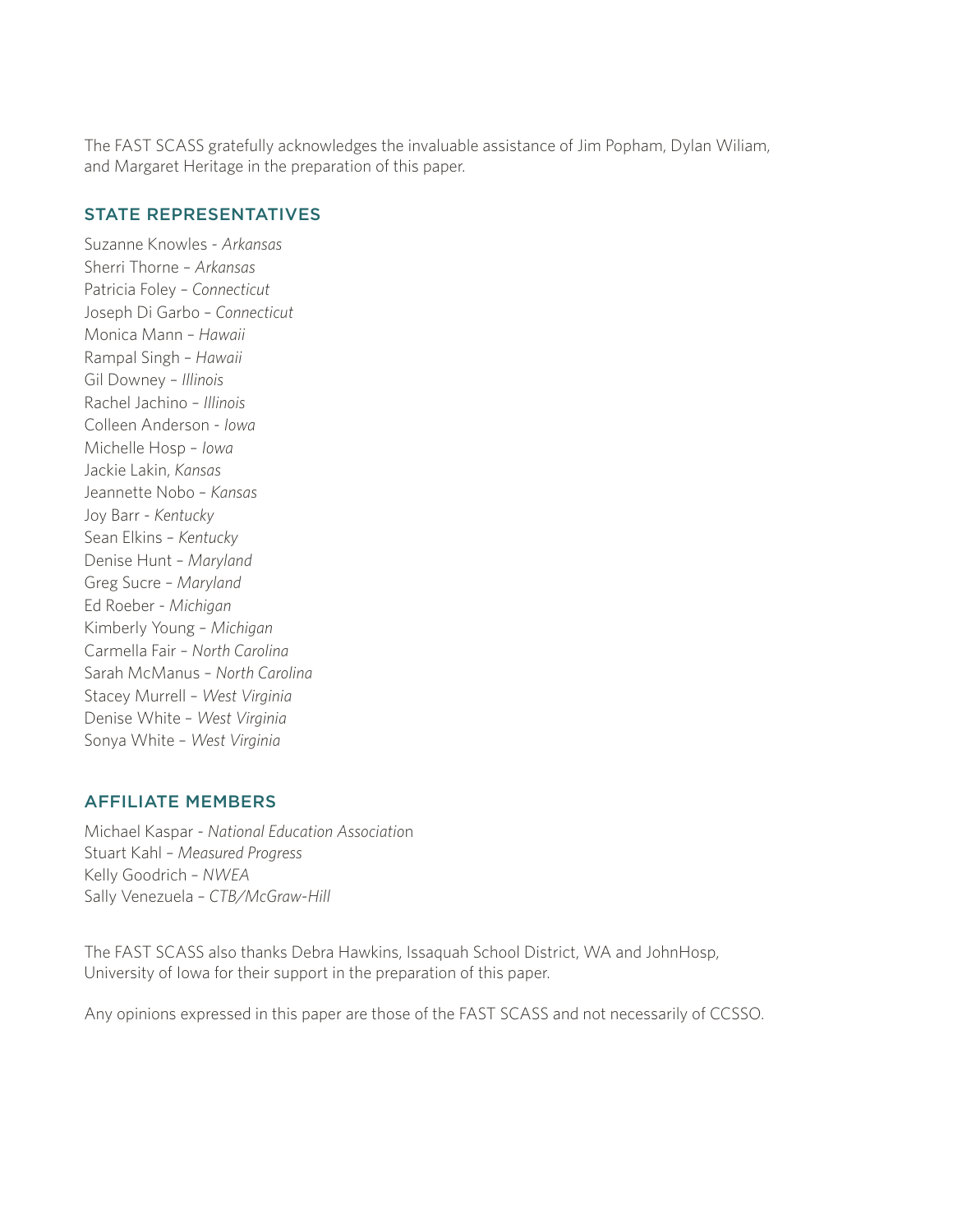#### THE COUNCIL OF CHIEF STATE SCHOOL OFFICERS

The Council of Chief State School Officers (CCSSO) is a nonpartisan, nationwide, nonprofit organization of public officials who head departments of elementary and secondary education in the states, the District of Columbia, the Department of Defense Education Activity, and five U.S. extra-state jurisdictions. CCSSO provides leadership, advocacy, and technical assistance on major educational issues. The Council seeks member consensus on major educational issues and expresses their views to civic and professional organizations, federal agencies, Congress, and the public.

#### DISTINGUISHING FORMATIVE ASSESSMENT FROM OTHER EDUCATIONAL ASSESSMENT LABELS

#### COUNCIL OF CHIEF STATE SCHOOL OFFICERS

Thomas Luna (Idaho), President Gene Wilhoit, Executive Director

Council of Chief State School Officers One Massachusetts Avenue, NW, Suite 700 Washington, DC 20001-1431 Phone (202) 336-7000 Fax (202) 408-8072 www.ccsso.org

Copyright © 2012 by the Council of Chief State School Officers, Washington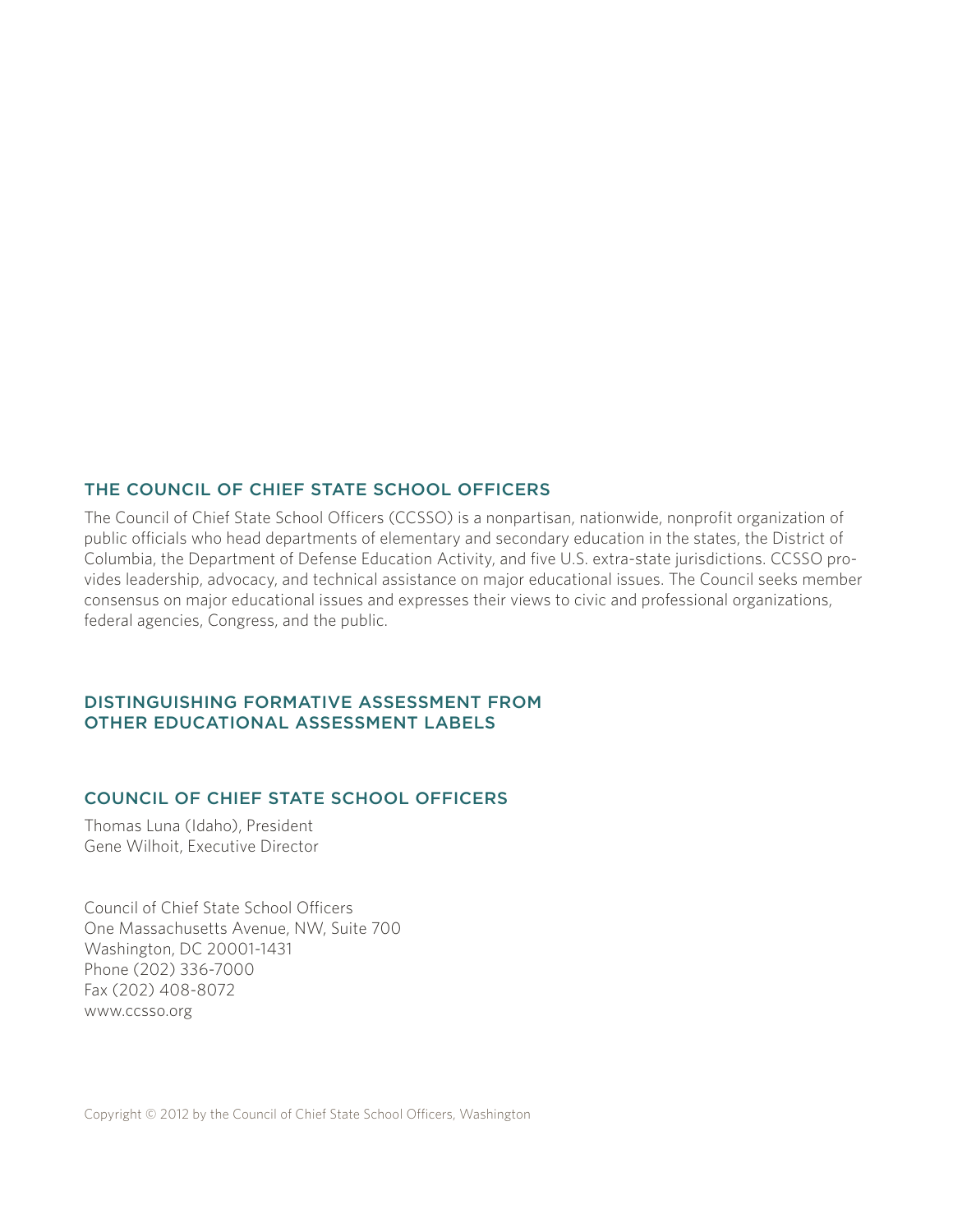# INTRODUCTION

In 2006, based on a close review of the literature on formative assessment and in consultation with national and international experts on the topic, the Council of Chief State School Officers' (CCSSO) Formative Assessment for Students and Teachers (FAST) State Collaborative on Assessment and Student Standards (SCASS) developed a now widely cited definition of formative assessment:

*"Formative assessment is a process used by teachers and students during instruction that provides feedback to adjust ongoing teaching and learning to improve students' achievements of intended instructional outcomes."* 

Central to our view is that formative assessment takes place during the course of ongoing instruction to support student learning as it develops. This stands in contrast to summative assessment, or interim assessment, that is intended to evaluate or benchmark what students have achieved after a particular phase in their schooling — for example, after a course or a unit of study (NRC, 2001). We also stress student involvement in formative assessment through peer- and self-assessment, and the use of feedback by students to move their learning forward.

While there is general agreement among the FAST SCASS member states and other groups (e.g., the Assessment Reform Group in the U.K. and the International Network for Assessment for Learning) concerning the nature and purpose of formative assessment, the term itself is often used in different ways throughout the field of education. In this document, the FAST SCASS aims to clarify the meaning and uses of the types of assessment most frequently used in education. By so doing, the FAST SCASS intends to clarify what formative assessment is and is not in order to increase both the understanding and implementation of formative assessment practices in classrooms.

We have identified a modest collection of the labels that are currently used to describe various educational assessment types. Assessment, in our view, includes more than traditional paper-and-pencil testing, although paper-and-pencil tests do, indeed, represent one useful way for educators to arrive at inferences about students' current knowledge and skills. In a context of formative assessment, evidence gathering may range from dialogic conversations that enable teachers to elicit student thinking, to student peer- or selfassessment, to the completion of elaborate, extended-duration tasks.

The FAST SCASS regards formative assessment practices as essential tools for teachers in supporting students to meet the rigorous Common Core State Standards, which emphasize higher levels of thinking for all students.

## BACKGROUND ON ASSESSMENT

Any assessment is basically a process for making inferences about individuals or a group of individuals. Sometimes these inferences take the form of measurements — we want to be able to say that this student knows more third grade mathematics than that student. However, measuring the amount of knowledge of third grade mathematics possessed by a student is not as straightforward as measuring the weight of an object on a scale, measuring the length of a table with a ruler, or measuring air temperature by observing the expansion of mercury against a calibrated scale. In an assessment context, measurement is indirect we cannot directly observe what is going on inside a student's head (and it probably wouldn't tell us much if we could!). We can only observe how a student responds to a series of questions, prompts, or tasks. We hypothesize that correct responses to these questions, prompts, and tasks require the possession of certain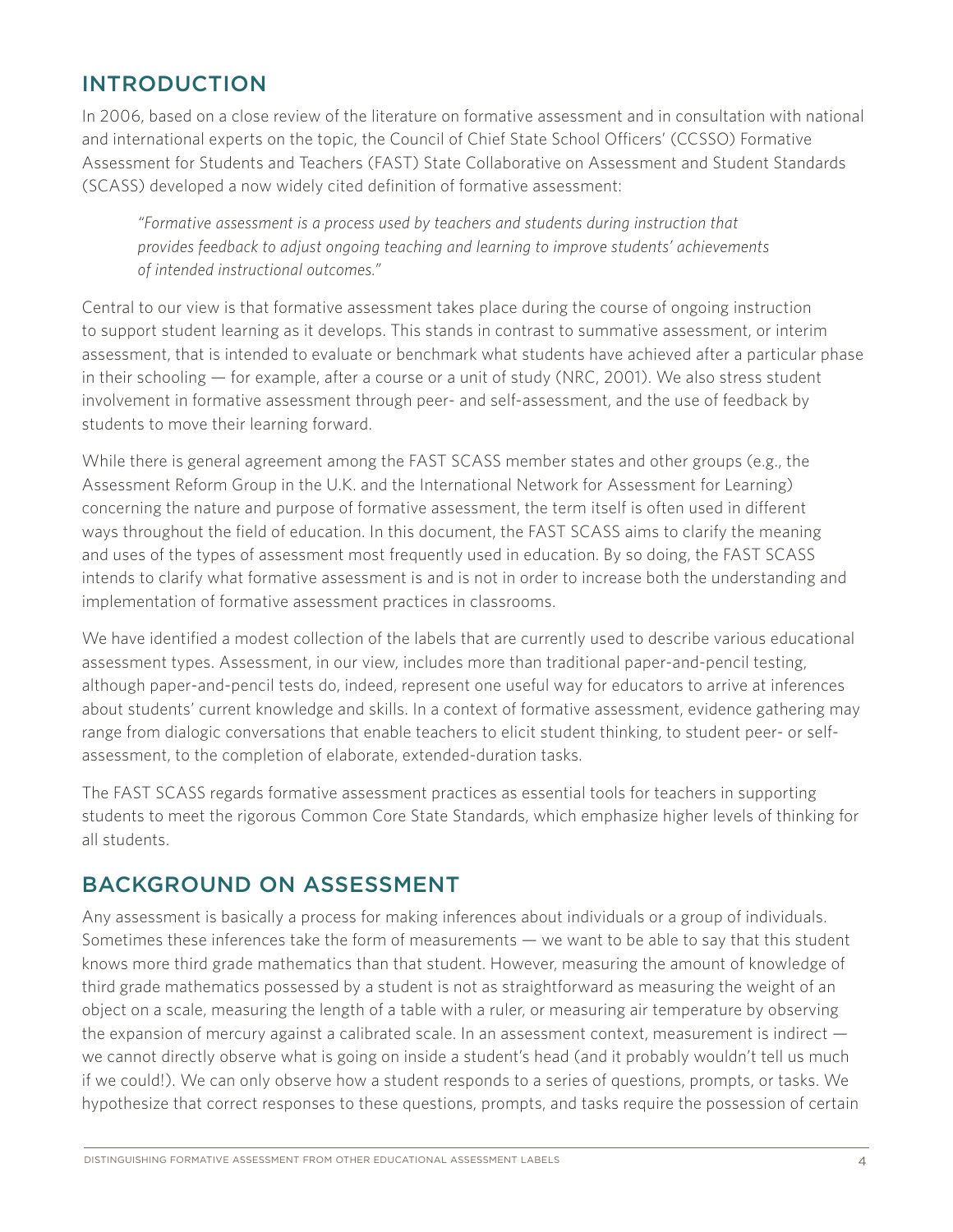knowledge, skills, or capabilities, so when one student does better than another, we infer that this is because they have more of the knowledge, skills, or capabilities we are most interested in.

At other times, however, the inferences may take the form of classifications rather than measurements. We may infer that one student has sufficiently mastered third grade mathematics to proceed to the fourth grade, while another has not. Although this inference could be based on a measurement, it could also be based on a careful comparison of the many things the student can do, and the things the student needs to be able to do to thrive in the fourth grade.

In any assessment, as in all measurement, there is a degree of uncertainty related to the accuracy of the method used for collecting evidence of learning and the way that evidence is used. One set of test items may be much better at eliciting evidence of student mastery of a particular concept than a different, but similar looking set. The outcome of any assessment also depends on a variety of other factors, such as how the student was feeling that day, the reliability of the rater, and so on.

Thus, assessment is about trying to understand what or how much is "in a student's head." A central component of formative assessment is helping teachers learn how to elicit such evidence so their insights into student thinking can be used to advance learning. Since we cannot measure directly, we ask questions that attempt to get at knowledge or skills in order to make reasonable inferences.

## OUR DEFINITIONS

It is not our intent to provide a complete glossary of assessment terms. Rather, we offer a series of formative assessment terms and include a definition and brief commentary on each. The specific terms to be addressed in this paper are formative assessment, interim benchmark assessment, and summative assessment. In addition, several other educational assessment terms are defined: diagnostic assessment, curriculum-embedded assessment, universal screening assessment, and progress-monitoring assessment.

# I. FORMATIVE ASSESSMENT

The FAST SCASS definition of formative assessment developed in 2006 is *"Formative assessment is a process used by teachers and students during instruction that provides feedback to adjust ongoing teaching and learning to improve students' achievements of intended instructional outcomes."* 

The attributes below have been identified as critical features of effective formative assessment:

- Learning Progressions. Learning progressions should clearly articulate the sub-goals of the ultimate learning goal
- Learning Goals and Criteria for Success. Learning goals and criteria for success should be clearly identified and communicated to students
- Evidence of Learning. Evidence of learning is elicited during instruction
- Descriptive Feedback. Students should be provided with evidence-based feedback that is linked to the intended instructional outcomes and criteria for success
- Self- and Peer-Assessment. Both selfand peer-assessment are important for providing students an opportunity to think meta-cognitively about their learning
- Collaboration. A classroom culture in which teachers and students are partners in learning should be established (McManus, 2009)

Commentary. FAST SCASS adopted this definition of formative assessment as a process because the empirical evidence then available, and not contradicted by subsequent research, stressed the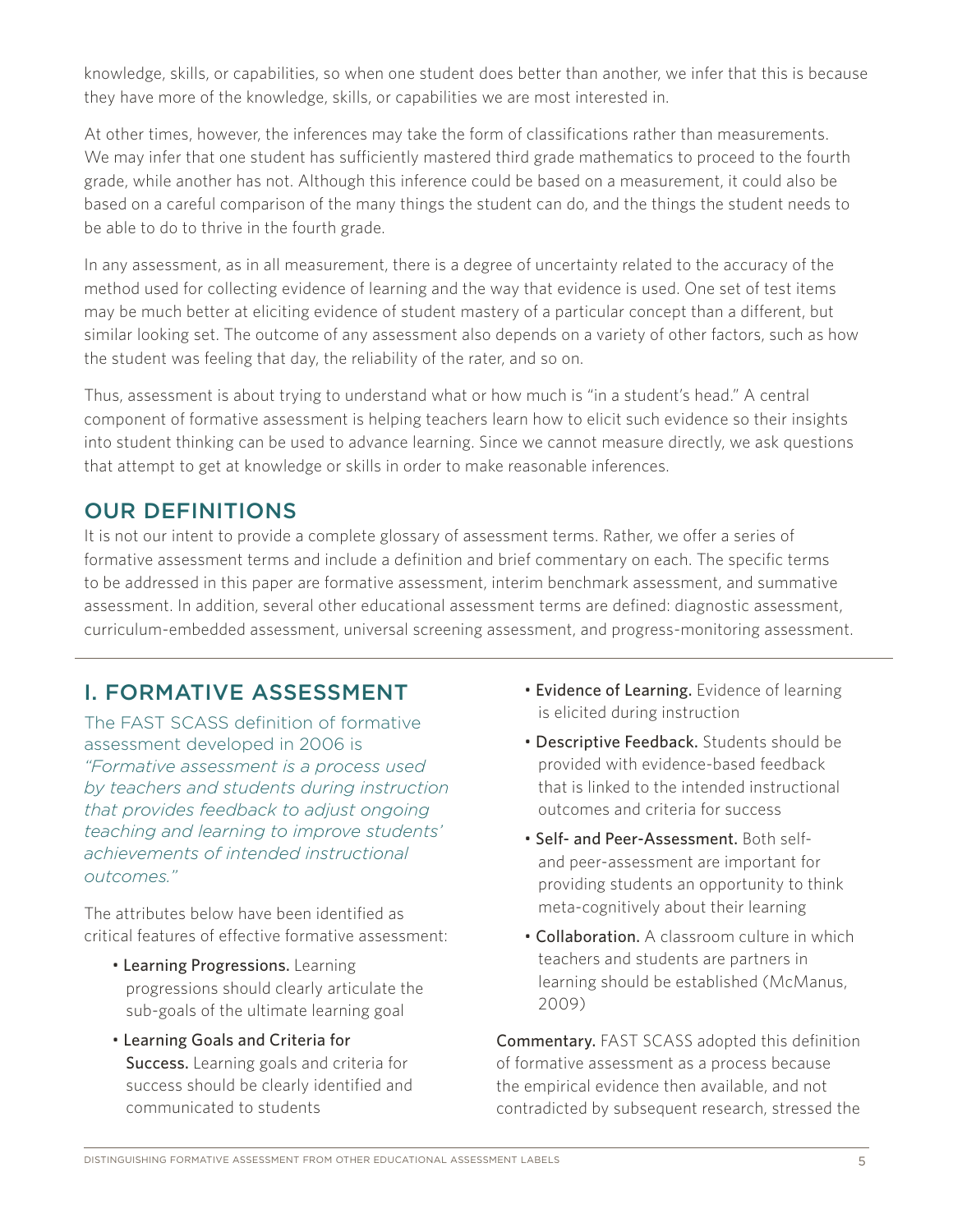importance of using ongoing assessment evidence so that teachers could, if necessary, adjust their instructional activities, or students could adjust their learning tactics. Although not all of the attributes need to be present for the practice to be formative, in concert they enhance the process.

## II. INTERIM ASSESSMENT

Definition: Interim tests are typically administered periodically throughout the school year (e.g., every few months) to fulfill one or more of the following functions: predictive (identifying students readiness for success on a later high-stakes test), evaluative (to appraise ongoing educational programs), and/or instructional (to supply teachers with individual student performance data).

Commentary. Also called "benchmark," "interim benchmark," "common," or "quarterly assessments," these tests have become particularly popular in recent years. Many interim tests were originally marketed as though they were, in and of themselves, "formative assessments," and yet, as Heritage recently reminded us in a CCSSO white paper.

*"The thesis of this paper is that, despite the pioneering efforts of CCSSO and other organizations in the U.S., we already risk losing the promise that formative assessment holds for teaching and learning. The core problem lies in the false, but nonetheless widespread, assumption that formative assessment is a particular kind of measurement instrument, rather than a process that is fundamental and indigenous to the practice of teaching and learning" (2010).* 

Often, interim assessments are used to predict students' scores on subsequent high-stakes tests such as a state's annual accountability assessment. The rationale for such predictions is that the test can identify students who are apt to be successful or not likely to be successful on the subsequent test. Assuming such students can be identified by the use of interim tests, is seems sensible to supply tailored instruction for such students. However, after serious scrutiny of research studies on the

effectiveness of interim assessments in promoting students' learning, it has been found that, at the moment, there is no meaningful evidence that such assessments do, in fact, enhance student learning (Arter, 2010).

Interim tests can provide periodic snapshots of student learning. However, because they are not proximate to student learning as it is developing, they do not serve the purpose of informing ongoing teaching and learning.

# III. SUMMATIVE ASSESSMENT

Definition: Assessment referred to as summative is designed to provide information regarding the level of student, school, or program success at an end point in time. Summative tests are administered after the conclusion of instruction. The results are used to fulfill summative functions, such as to (1) reach an evaluative judgment about the effectiveness of a recently concluded educational program; (2) arrive at an inference about a student's mastery of the curricular aims sought during an in-class instructional sequence; (3) arrive at a grade; or (4) meet local, state, and federal accountability requirements.

Commentary. Assessments referred to as summative can range from large-scale assessment systems, such as the annual assessments administered across states, to district-wide assessment systems or tests, to classroom summative tests created by teachers. In each instance, the assessments are designed to yield interpretations regarding students' achievement or program success up to that point in time.

### Additional Definitions of Assessment Types.

Listed below are several other assessment terms referring to assessments processes/tests that may be viewed as synonymous with one or more of the assessments described above. Our intent is to explain how these both differ and overlap with other types of assessment processes or uses of assessment instruments.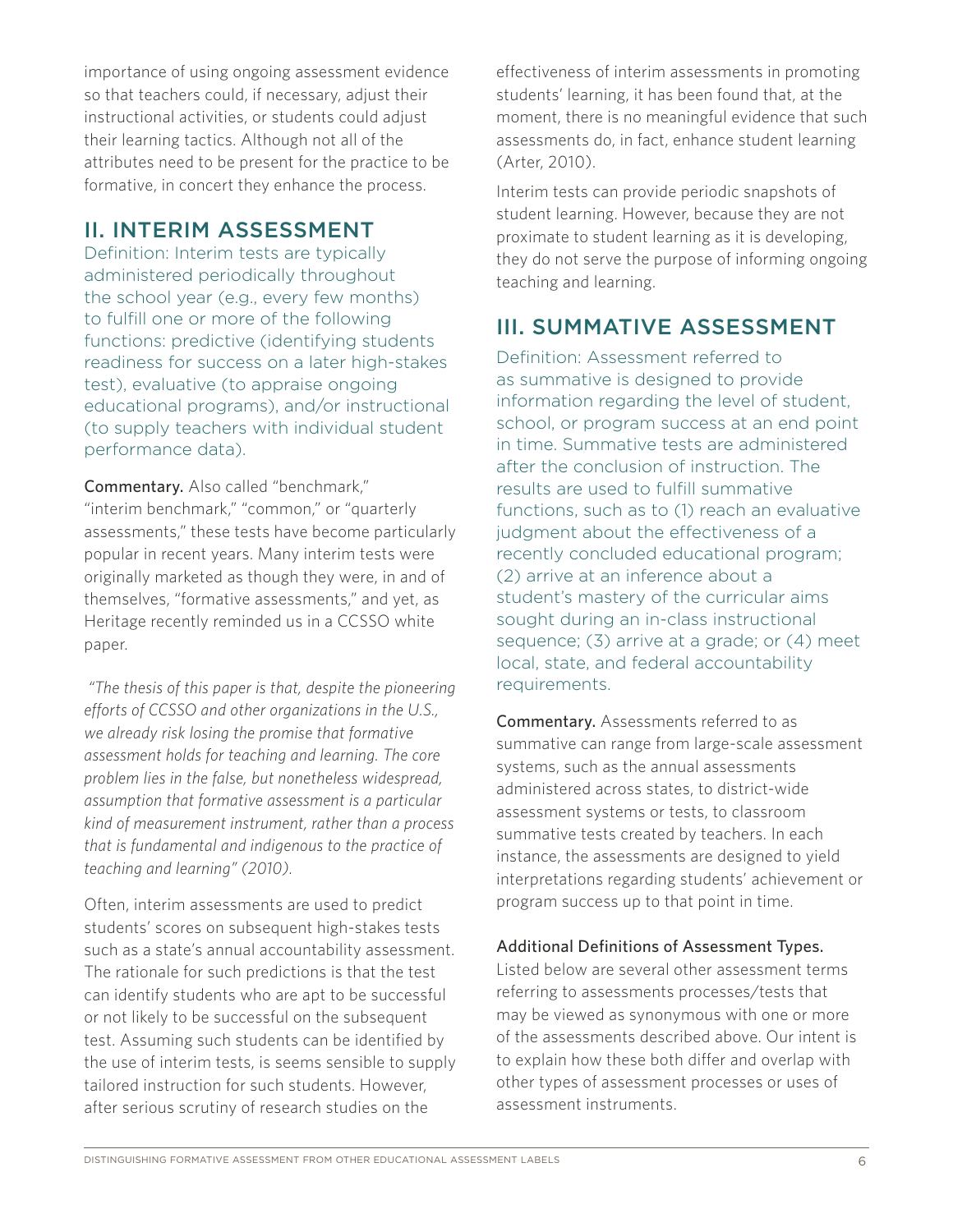# IV. DIAGNOSTIC ASSESSMENT

Definition: Diagnostic assessments are evidence-gathering procedures that provide a sufficiently clear indication regarding which targeted subskills or bodies of enabling knowledge a student possesses or does not possess — thereby supplying the information needed by teachers when they decide how to most appropriately design or modify instructional activities. Because of the time intensive and specific nature of diagnostic assessments, they are only used for the subset of students identified as not making sufficient progress.

Commentary. The function of the diagnostic assessment process is to provide information to teachers about what is not being learned if students are not making progress. Such assessment information is most useful when it indicates to teachers or students what needs to be done to progress learning. Because diagnostic assessments are only of genuine value when they provide a reasonably accurate estimate of students' status with respect to the curricular aims being measured, it is important for these tests to contain a sufficient number of items/tasks—per assessed curricular aim—to permit valid inferences regarding students' current status.

When diagnostic tests provide teachers with immediate, instructionally tractable information, they are a useful resource in the process of formative assessment.

# V. CURRICULUM-EMBEDDED<br>ASSESSMENT

Definition: Curriculum-embedded tests are those that have been deliberately incorporated either in the instructional materials being used by students or in the instructional activities routinely taking place.

Commentary. In contrast to a distinct break in an instructional sequence when students are told that they should put aside their materials in order "to

take a test," curriculum-embedded assessment provides an essentially non-intrusive way of ascertaining students' current status with respect to the curricular aims being promoted by a teacher (or, more frequently, on the "en route" enabling subskills and bodies of knowledge leading to student mastery of those curricular aims).

The function of these assessments is more apt to be formative when non-graded and used by both teachers and students to support further learning. If they are used in the grading process, the only feature that distinguishes this sort of assessment from other summative assessment processes is the manner in which it has been blended into ongoing instructional activities.

# VI. UNIVERSAL SCREENING ASSESSMENT

Definition: Universal screening tests are periodically conducted, usually two or three times during a school year, to identify students who may be at risk, monitor student progress, or predict students' likelihood of success on meeting or exceeding curricular benchmarks. Universal screening tests are typically brief and conducted with all students at a particular grade level.

Commentary. Universal screening measures consist of brief tests focused on target skills (e.g., phonological awareness) that are highly predictive of future outcomes (Ikeda, Neessen, & Witt, 2008). Some universal screening assessment systems feature two or more forms of the same tests measuring student mastery of the same curricular targets.

Results of the screening assessment may be used to identify students needing more targeted progress monitoring or more challenging curricular targets. Within the formative assessment process, these assessment systems are used to identify students who subsequently need more frequent or intensive opportunities to reveal their knowledge and skills during an instructional cycle.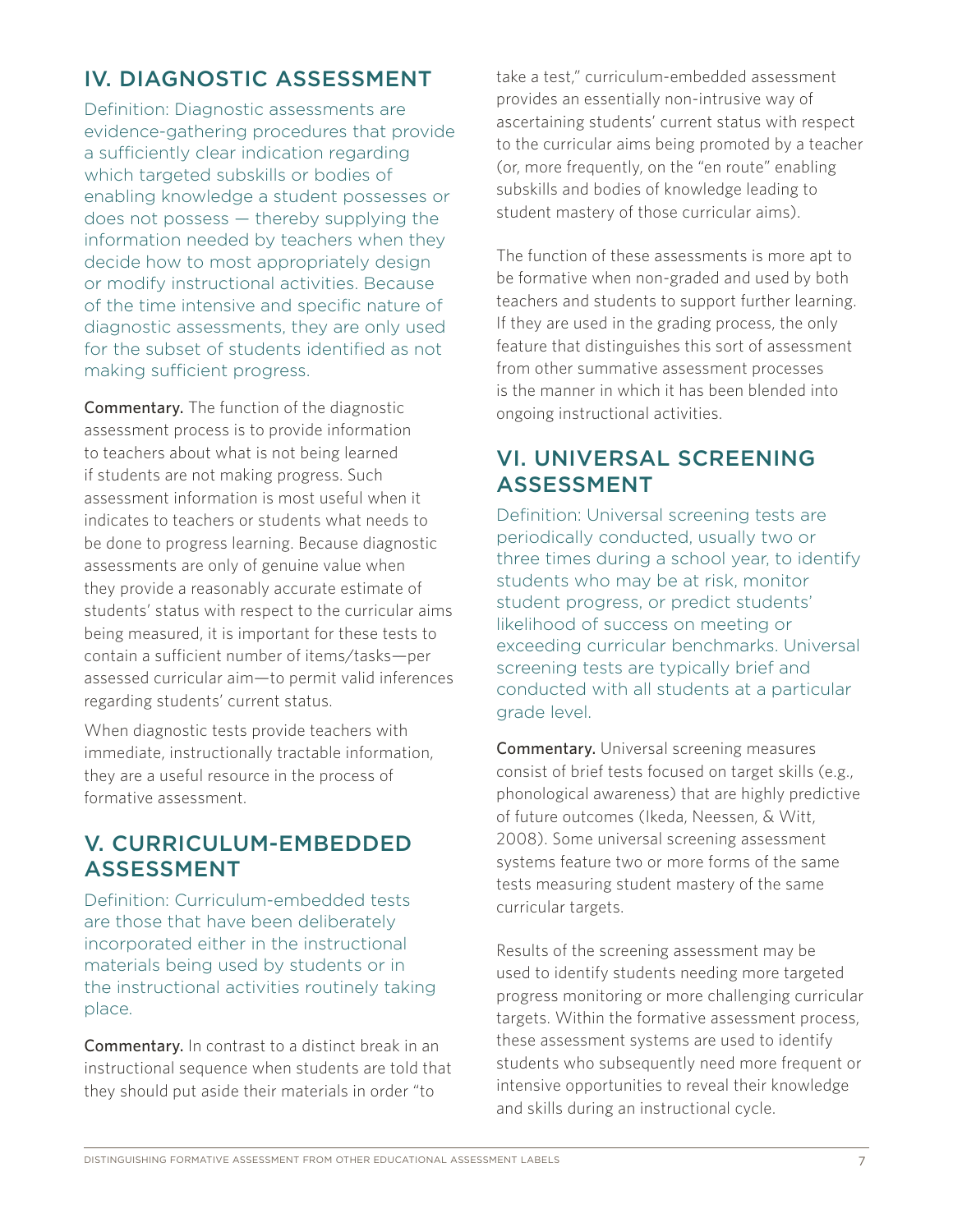# ASSESSMENT

Definition: Progress-monitoring tests are periodically administered, typically weekly or biweekly, to gauge students' growth toward mastery of (1) a target curricular aim or (2) the en route-subskills and bodies of enabling knowledge contributing to students' mastery of a target curricular aim.

Commentary. If educators wish to ascertain the degree to which their students are making satisfactory progress toward certain curricular

VII. PROGRESS MONITORING targets, then one way to do so is to administer, at different points during an instructional sequence, tests specifically intended to gauge student progress. This could also be done, of course, by re-administering precisely the same test repeatedly. However, because students' interactions with earlier administrations of the same test form or items may boost their scores on subsequent test administrations (leading to less valid score-based inferences), most progress monitoring assessments feature multiple forms of tests measuring students' mastery of the same curricular targets.

### SUMMARY

We have identified, defined, and commented on specific assessment types because we believe in the importance of referring to tests and assessment processes accurately and consistently. Lack of clarity in labeling educational assessments and tests can lead to misunderstanding or even inadequate use of assessments among educators. Formative assessment is particularly vulnerable as it is often misunderstood or misinterpreted as a particular test or product, as opposed to a process used by teachers and their students as an ongoing gauge of the current status of student learning. A clear understanding of formative assessment is vital so that educators receive the assistance they need to learn how this valuable process can be successfully deployed to improve their instruction and ultimately benefit student learning. This professional learning is essential to assuring that effective formative assessment practices are used in the nation's classrooms to improve student achievement.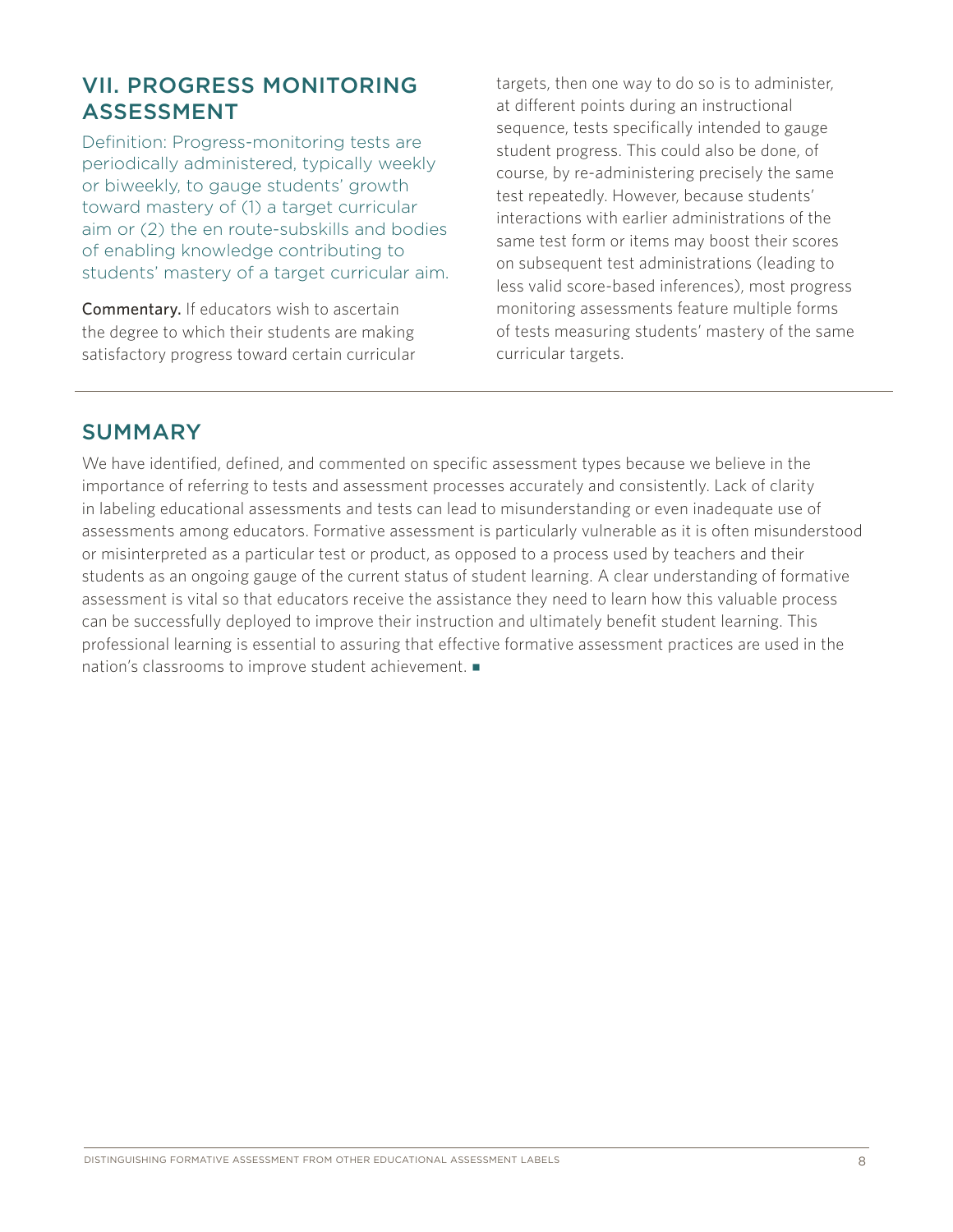## REFERENCES

- Arter, J. (2010, May). *Interim benchmark assessments: Are we getting our eggs in the right basket?* Paper presented at National Council on Measurement in Education conference, Denver, CO.
- Heritage, M. (2010). *Formative assessment and Next-generation assessment systems: Are we losing an opportunity?*  Washington, DC: CCSSO. Retrieved July 31, 2012, from http://www.ccsso.org/Resources/Publications/ Formative Assessment and Next-Generation Assessment Systems.html.
- Ikeda, M.J., Neessen, E., & Witt, J.V. (2008). Best practices in universal screening. In A. Thomas & J. Grimes (Eds.), *Best practices in school psychology* (pp. 103-114). Bethesda, MD: National Association of School Psychologists.
- McManus, S. (2009). *The attributes of effective formative assessmen*t. Washington, DC: CCSSO. Retrieved July 31, 2012, from http://www.ccsso.org
- National Research Council. (2001). *Knowing what students know: The science of design and educational assessment.*  Washington, DC: National Academy Press.

## ADDITIONAL READING

- Black, P.J., & Wiliam, D. (1998). *Assessment and classroom learning. Assessment in Education: Principles Policy and Practice, 5*(1), 7-73.
- Erickson, F. (2007). Some thoughts on "proximal" formative assessment of student learning. *Yearbook of the National Society for the Study of Education, 10*6(1), 186-216.
- Hattie, J., & Timperely, H. (2007). *The power of feedback. Review of Educational Research, 77*, 81-112.
- Heritage, M. (2008). *Learning progressions: Supporting instruction and formative assessment.* Washington, DC: CCSSO. Retrieved July 31, 2012, from http://www.ccsso.org/

Heritage, M. (2010). *Formative assessment: Making it happen in the classroom.* Thousand Oaks, CA: Corwin Press.

Hosp, J.L. (2011). Using assessment data to make decisions about teaching and learning. In *The APA Handbook of Educational Psychology* (pp. 87-110). Washington DC: American Psychological Association.

National Center on Response to Intervention. Please visit http://www.rti4success.org/ for more information.

Organisation for Economic Co-operation and Development (OECD) Centre for Educational Research and Innovation. (2005). *Formative assessment: Improving student learning in secondary classrooms.* Retrieved from http://www.oecd.org/dataoecd/19/31/35661078.pdf.

Popham, W.J. (2008). *Transformative assessment*. Alexandria, VA: ASCD.

Sadler, D.R. (1989). Formative assessment and the design of instructional strategies. *Instructional Science, 18*, 119 144.